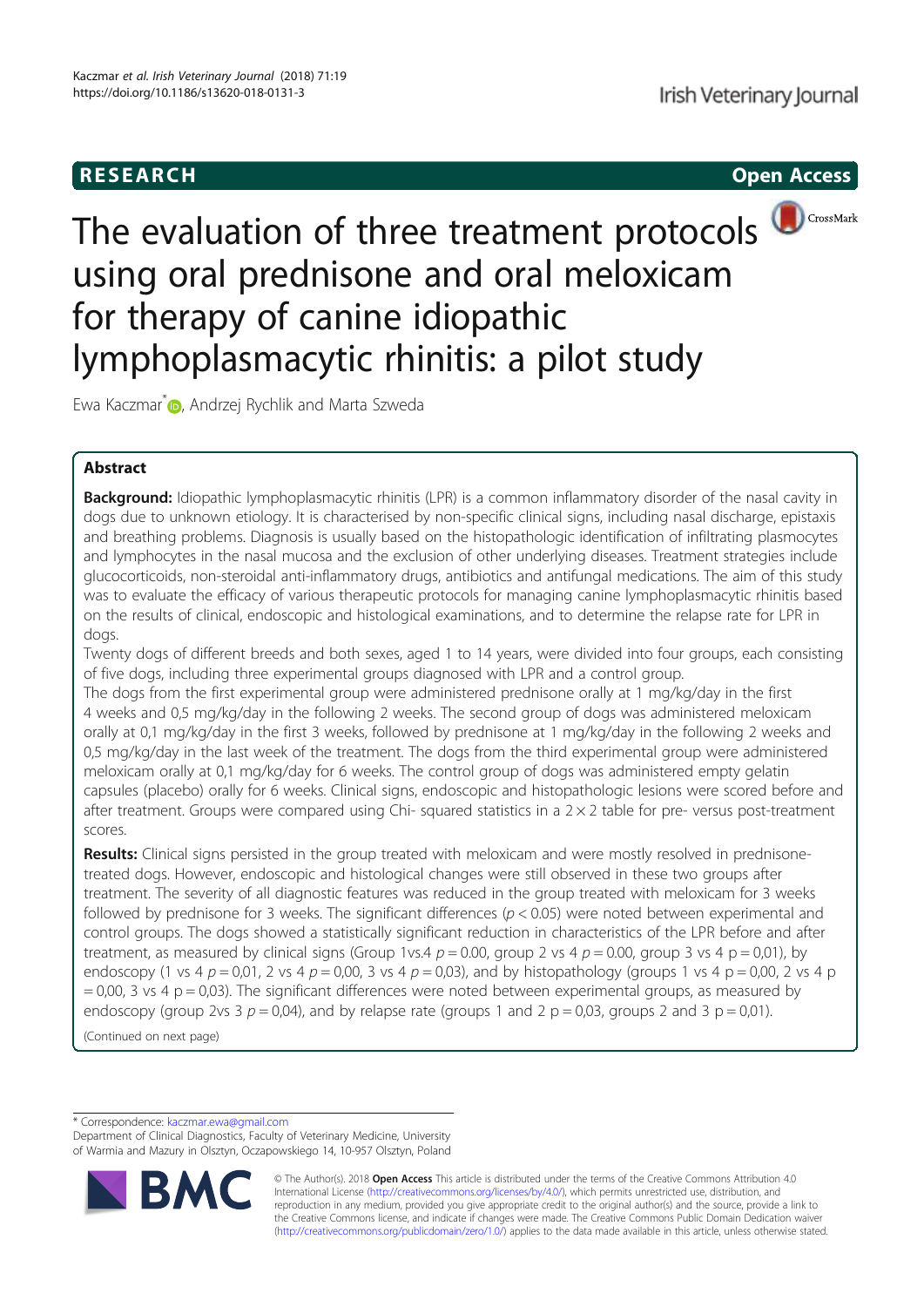# (Continued from previous page)

**Conclusions:** The three treatment protocols administered to dogs improved clinical, endoscopic and histological status. However, oral administration of meloxicam for 3 weeks, followed by prednisone for 3 weeks, appeared to be the most successful treatment. These patients remained asymptomatic for 6 months.

Keywords: Nasal, Inflammatory, LPR, Dog, Therapy, Rhinoscopy, Glucocorticoids, Anti-inflammatories, Meloxicam, Prednisone,

## Background

Previous studies have shown that idiopathic lymphoplasmacytic rhinitis (LPR) is the second most common chronic disease of the nasal cavity in dogs, after nasal neoplasia [1–4]. Rhinitis caused by foreign bodies or secondary to odontogenic disorder is less frequently diagnosed in dogs [1, 4].

The clinical features of LPR include nasal discharge, epistaxis, reverse sneezing, stridor and breathing problems, such as inspiratory dyspnea [1, 2, 4–6]. These signs are not considered pathognomonic, as they may be related to various diseases of the upper respiratory tract [3–5, 7, 8]. Most dogs with LPR present unilateral or bilateral nasal discharge during the clinical examination. However, previous studies suggest that LPR is most often a bilateral disease [7]. The type of nasal discharge could be serous, mucoid, mucopurulent or haemorrhagic at presentation [4, 5]. While certain studies show that the disease rarely provides characteristic radiographic evidence, other studies prove that LPR is associated with marked radiographic lesions, such as nasal turbinate destruction [1, 4, 8]. Advanced diagnostic modality such as computed tomography (CT) is considered superior to radiography for the diagnosis of LPR  $[2, 9]$ . Computed tomography defines the extend and severity of abnormalities of the nasal cavity [9]. Turbinate destruction, fluid accumulation, soft tissue opacification, gas pocketing, and frontal sinus involvement are common CT findings in course of this condition [2, 7]. However, magnetic resonance imaging (MRI) as another previously described modality is providing superior softtissue detail compared with CT, and could aid in the differentiation of sino-nasal aspergillosis (SNA) and LPR in dogs [2, 10]. Hyperaemic nasal mucosa and accumulation of mucous discharge are observed during rhinoscopy [3, 4]. Non-pathogenic bacterial and fungal cultures are found in most cases of idiopathic LPR and represent normal nasal flora or secondary infection rather than presence of pathogenic bacteria and primary infection [2, 4, 8]. In pathology reports, LPR is characterised by the presence of lymphocytes and plasmocytes infiltrating the nasal mucosa [2–4]. Finally, the definitive diagnosis of idiopathic LPR is made by the exclusion of other causes of nasal disease [2, 10].

The aetiology of LPR still remains unknown. Previous studies revealed that innate immunity and hypersensitivity could be implicated in the pathogenesis of LPR  $[1-3, 8, 8]$ 11, 12]. Odontogenic infections could also be involved in LPR [13]. According to some studies LPR is a complex disorder that could arise in consequence of bacterial and fungal infections [2]. It has also been hypothesised that LPR represents undiagnosed neoplastic disease or sino-nasal aspergillosis (SNA) [2]. Although higher levels of fungal DNA have been demonstrated in nasal tissue from dogs with LPR compared to dogs with neoplasia [14], cytokine and chemokine expression in SNA and LPR is different, constituting two distinct entities [2, 15].

Idiopathic lymphoplasmacytic rhinitis proves to be not only diagnostic but also a therapeutic challenge for clinicians. There are no specific protocols for treating the disease, and clinical trials are lacking. Partial to almost complete responses to glucocorticoids have been reported [2, 4, 10]. Anti-inflammatory drugs and antibiotics have shown various therapeutic effects [2, 4]. Treatment strategies also include antifungal medications and inhalant steroids [2, 6]. One study compared the efficacy of anti-inflammatory dose of prednisone with a cyclosporine and desensitisation therapy [4]. Other studies show that an immunosuppressive dose of prednisone or other immunosuppressive drugs could also be effective [2, 9]. However, the effectiveness of meloxicam monotherapy and meloxicam in sequence with prednisone has not been investigated. Furthermore, to the author's knowledge there is no information available concerning the relapse rates for LPR after such therapies.

The aim of this study was to evaluate the efficacy of three different therapeutic protocols for managing canine lymphoplasmacytic rhinitis based on the results of clinical, endoscopic and histological examinations, and to determine the relapse rate for LPR in dogs.

#### Methods

The study was performed on 20 dogs which were admitted to the Veterinary Clinic of the Faculty of Veterinary Medicine at the University of Warmia and Mazury in Olsztyn and diagnosed with LPR from October 2016 to October 2017. All procedures were approved by the Local Ethics Committee for Animal Experimentation in Olsztyn (No. 47/2009/DTN). All clients gave written informed consent. Investigators were unaware of the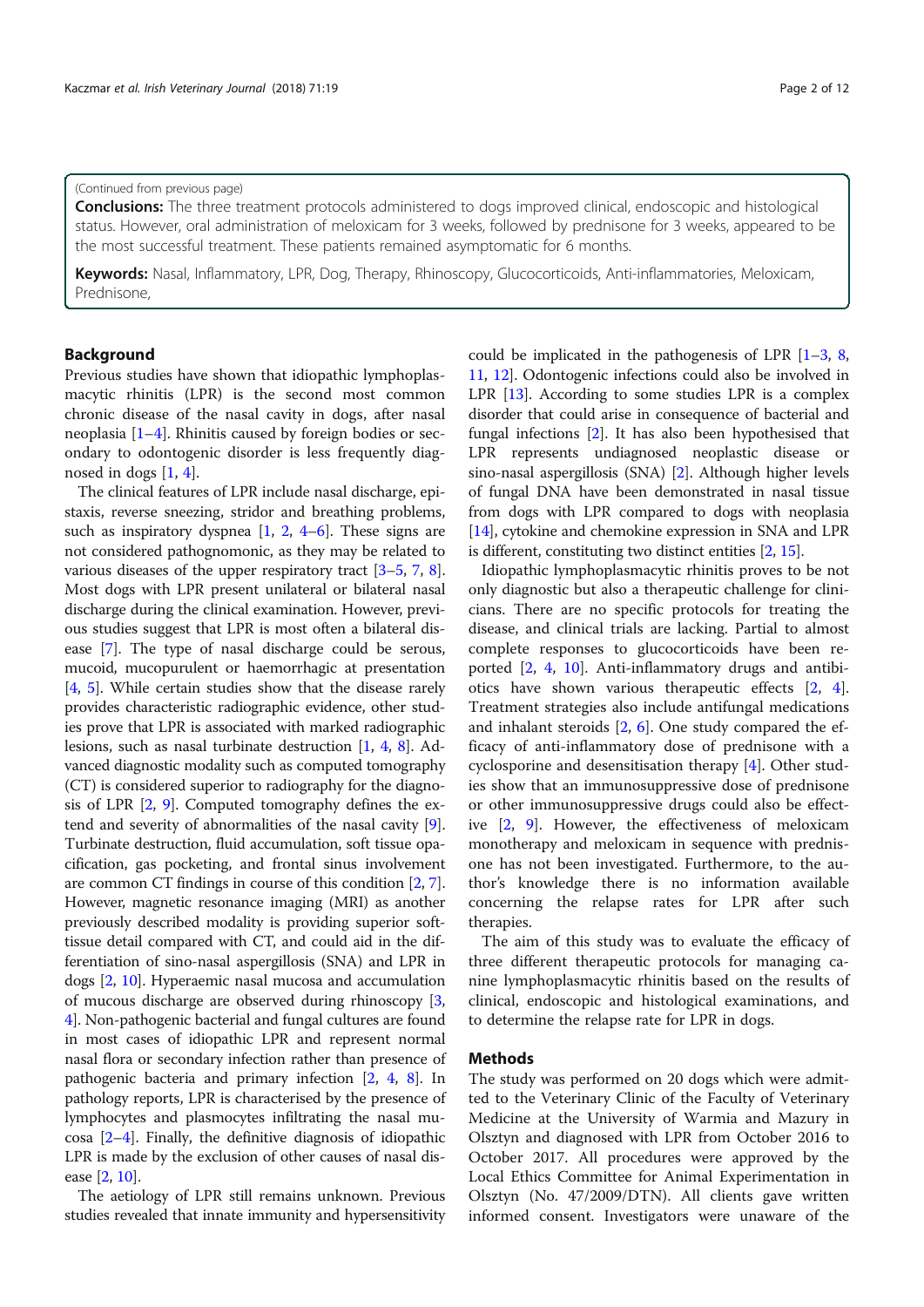treatment assignment. This was a randomized, controlled and prospective study with stratified sampling.

The dogs were enrolled for the experiment based on a signalment, history and the results of a clinical examination, a radiographic examination of the nasal cavity, bacteriological and mycological analyses of nasal swabs, a rhinoscopic evaluation and a histological analysis of nasal biopsy specimens. Furthermore, none of the dogs could show evidence of other chronic disease (kidney, liver, GI tract) based on results obtained from initial diagnostic testing nor could have received corticosteroids or NSAIDs. Nasal discharge and other clinical signs, such as stridor, were evaluated during a clinical examination. Radiography of the nasal cavities included dorsoventral intraoral view and rostrocaudal view of frontal sinus. Specimens for bacteriologic examination were processed by using standard culture technique. Samples for mycologic studies were submitted both on the agar-gel double immunodifussion and enzyme-linked immunosorbent assay (ELISA). According to previous studies confirmation of fungal disease required at least three positive ancillary diagnostic tests (radiographic, endoscopic, mycologic, histopathologic) [10]. The rhinoscopy was performed in all dogs with a double endoscopic technique: a retrograde approach and anterograde approach. The nasopharynx was examined using the flexible endoscope (Olympus URF-P5, Olympus, Japan) inserted orally (retrograde approach) with a diameter of 3 mm and a length of 70 cm. Both nostrils (the rostral part until the ethmoidal volutes of the nasal cavity- the anterograde approach) were examined with the use of a rigid endoscope (Karl Storz, Germany) with a diameter of 2.7 mm with a  $30^0$  angle and a length of 19 cm. During rhinoscopy, nasal mucosa was subjected to an endoscopic evaluation, and 3 or 4 biopsy specimens were collected for histological analyses before and after treatment. A 2,5 mm endoscopic forceps was used for biopsy. In addition, in all dogs nasal flush was performed during rhinoscopy to allow appropriate visualisation and to exclude potential foreign body [5]. Biopsy specimens were fixed in 10% buffered formalin, embedded in paraffin, sectioned and stained with hematoxylin and eosin. All the slides were reviewed blindly by the same pathologist. Finally, lymphoplasmacytic rhinitis was diagnosed based on the presence of infiltrating plasmocytes and lymphocytes in mucosal specimens in the histological analysis and the exclusion of other underlying diseases [2, 10].

The dogs were divided into four treatment groups of 5 dogs each. The first group was administered prednisone (Encorton, Polfa Pabianice S. A., Poland) orally at 1 mg/ kg/day in the first 4 weeks and 0.5 mg/kg/day in the following 2 weeks. The second group was administered meloxicam (Gromeloksin, Biowet Drwalew, Poland) orally, a non-steroidal anti-inflammatory drug, at 0,1 mg/

kg/day in the first 3 weeks, followed by prednisone (Encorton, Polfa Pabianice S. A., Poland) at 1 mg/kg/day in the following 2 weeks and 0.5 mg/kg/day in the last week of the study. The third group was administered meloxicam (Gromeloksin, Biowet Drwalew) orally at 0,1 mg/kg/day for 6 weeks. The fourth group was administered placebo (empty gelatin capsule) orally once daily for 6 weeks. In order to reduce incidence of potential adverse events related to both meloxicam and prednisone or prednisone/ meloxicam alone, these three groups of dogs mentioned, were also administered pantoprazole (Controloc, Takeda Pharma) orally at 2 mg/kg/ day in the first 3 weeks and 1 mg/kg/day in the following 2 weeks, and 0,5 mg/kg/day in the last week of the study. Dosages and duration of using prednisone and meloxicam were selected on the basis of published recommendations [16–21]. Administration of pantoprazole (2 mg/kg/day) was also selected on the basis of published recommendations [20–22]. The dosage of pantoprazole was tapered to the lowest effective dose before discontinuation on the basis of information extrapolated from human studies and then generated in dogs [23– 25]. The owners were instructed to notify the attending veterinarian if their dog was vomiting, lethargic, polyuric, polydipsic or having diarrhea or melena.The examined population consisted of 13 males and 7 females, and it was represented by the following breeds: mixed-breed dogs (8/20), German Shepherds (4/20), Dachshunds (3/20), Yorkshire Terriers (3/20), Labrador Retrievers (2/20). The age of dogs in groups ranged from 1,5 to 14 years (mean 5,9 years). The groups were similar in relation to age, breed, sex and time of the year.

Efficacy of the treatments was assessed by a clinical, endoscopic and histopathological pre- and posttreatment scores each calculated by the results of a physical examination, rhinoscopy and histopathology, as appropriate. The clinical scoring system evaluated the following items: composition of discharge, frequency and intensity of discharge, and frequency and intensity of associated clinical signs (nasal stridor, sneezing etc.). Composition of discharge was classified as serous/ sero-mucous, mucous/ sero-purulent, purulent/ mucopurulent/ haemorrhagic (scale 0 [absent] to 3 [purulent/ muco-purulent/haemorrhagic], see Table 1, composition of discharge). The frequency and intensity of discharge were assessed as rare  $(< 2$  times/week), frequent  $(> 2$ times/week but intermittently) and continuous (without interruption), and mild, moderate and severe, respectively [5]. This was also converted into numerical score 0–3 (see Table 1, frequency and intensity of discharge). Third item of the clinical score was frequency and intensity of other clinical signs classified as mild, moderate and severe according to criteria given above (see Table 1, frequency and intensity of other clinical signs). The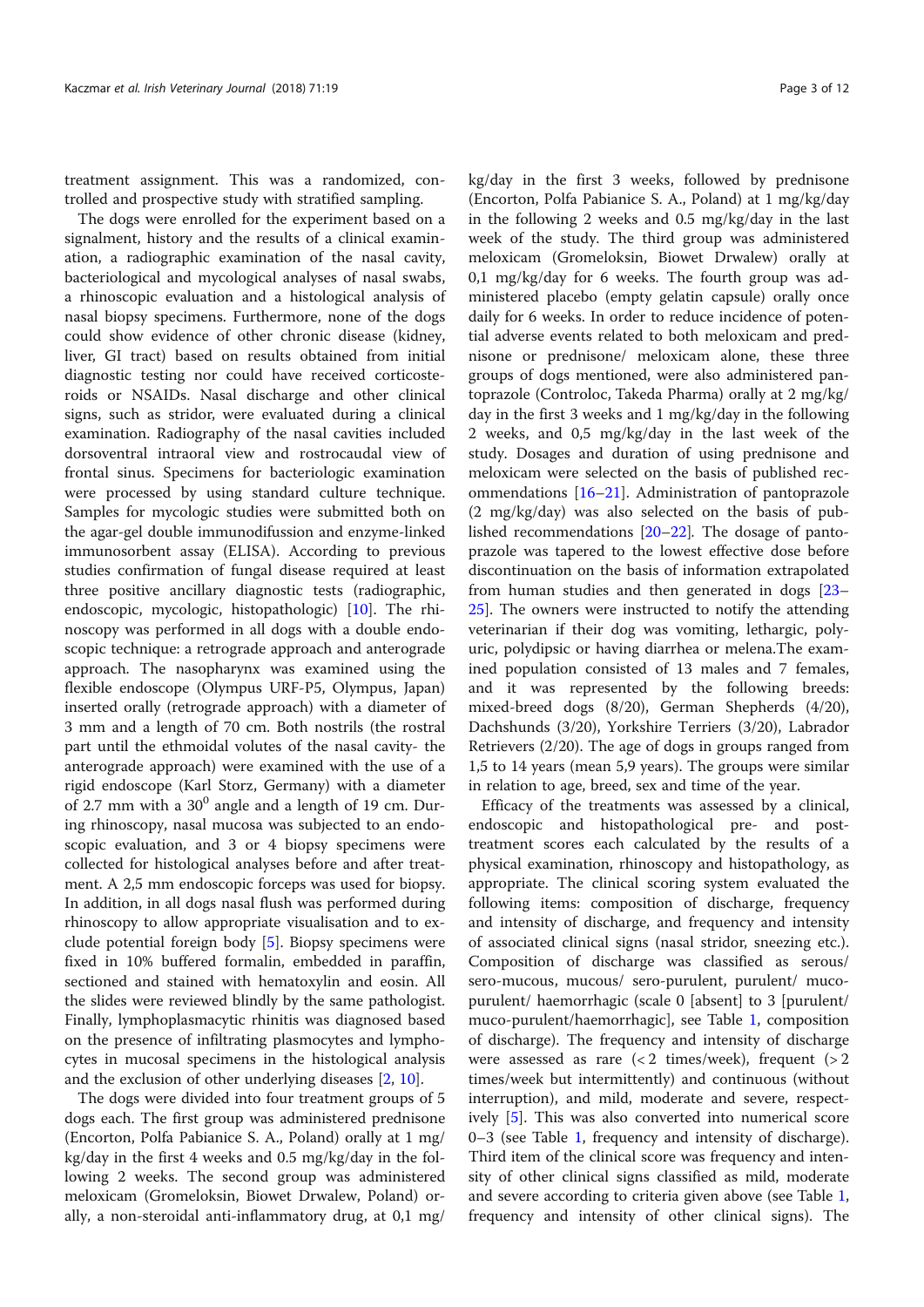|                                                                                                                                                   | parameters and scoring system<br>Score Final overall score of |                |                                                           |                           | parameters and scoring system                            |              |                                                          |  |  |
|---------------------------------------------------------------------------------------------------------------------------------------------------|---------------------------------------------------------------|----------------|-----------------------------------------------------------|---------------------------|----------------------------------------------------------|--------------|----------------------------------------------------------|--|--|
| Clinical examination<br>parameter                                                                                                                 | Description                                                   |                | clinical signs                                            | Parameter                 | Description                                              |              | Score Final overall score<br>of endoscopic               |  |  |
| Composition<br>of discharge<br>Frequency and i<br>ntensity<br>of discharge<br>Other clinical<br>signs (nasal stridor,<br>reverse<br>sneezing etc) | Absent                                                        | $\Omega$       | $0-2$ (-) absent                                          |                           |                                                          |              | changes                                                  |  |  |
|                                                                                                                                                   | Serous/<br>sero-mucous                                        |                | $3-5 (+)$ mild<br>$6-9 (++)$ moderate<br>$9 (+++)$ severe | Mucous<br>accumulation    | Absent<br>Serous/ sero-mucous.                           | 0            | $0-2$ (-) absent<br>$3-5 (+)$ mild<br>$6-9 (++)$ moderat |  |  |
|                                                                                                                                                   | Mucous/                                                       | 2              |                                                           |                           | small amount- mild                                       |              | $9 (+++)$ severe                                         |  |  |
|                                                                                                                                                   | sero-purulent                                                 |                |                                                           |                           | Mucous/ sero- purulent,<br>small amount- moderate        | 2            |                                                          |  |  |
|                                                                                                                                                   | Purulent/<br>muco-purulent/<br>haemorrhagic                   | 3              |                                                           |                           | Purulent/ muco-purulent/<br>haemorrhagic, large          | 3            |                                                          |  |  |
|                                                                                                                                                   | Absent                                                        | $\Omega$       |                                                           | Severity of<br>hyperaemia | amount- severe                                           |              |                                                          |  |  |
|                                                                                                                                                   | Rare $<$ 2 times/                                             | $\mathbf{1}$   |                                                           |                           | Absent/ normal mucosa                                    | $\circ$      |                                                          |  |  |
|                                                                                                                                                   | week, mild                                                    |                |                                                           |                           | Mild (present in less than<br>20% of nasal cavity)       | $\mathbf{1}$ |                                                          |  |  |
|                                                                                                                                                   | Frequent ><br>2 times/week.<br>moderate                       | 2              |                                                           |                           | Moderate (20-40% of nasal<br>cavity)                     | 2            |                                                          |  |  |
|                                                                                                                                                   | Continuous,<br>severe                                         | 3              |                                                           |                           | Severe (> 40% of nasal<br>cavity)                        | 3            |                                                          |  |  |
|                                                                                                                                                   | Absent                                                        | 0              |                                                           | Turbinate                 | Absent/normal mucosa                                     | $\circ$      |                                                          |  |  |
|                                                                                                                                                   | Rare $<$ 2 times/                                             | $\overline{1}$ |                                                           | oedema                    | Oedematous mucosa                                        |              |                                                          |  |  |
|                                                                                                                                                   | week, mild                                                    |                |                                                           |                           | Marked oedema                                            | 2            |                                                          |  |  |
|                                                                                                                                                   | Frequent ><br>2 times/week,<br>moderate                       | $\overline{2}$ |                                                           |                           | Polypoid mucosa                                          | 3            |                                                          |  |  |
|                                                                                                                                                   | Continuous,                                                   | 3              |                                                           |                           | and by telephone contact with the attending clinician on |              |                                                          |  |  |

severe

Table 1 Specific criteria for assessment of clinical efficacy

overall score ranged from 0 to 9, with clinical signs of LPR interpreted as clinically insignificant/absent (score 0–2, dog assigned as -), mild (score 3–5, dog assigned as +), moderate (score 6–8, dog assigned ++), or severe (9 points, dog assigned as +++). This system was mostly created based on previous described characteristics of canine nasal discharge by Plickert et al. [5]. Analogous to the clinical scoring system, endoscopic scoring system was created and calculated (see Table 2, specific criteria for assessment of endoscopic findings). This endoscopic scoring system evaluates the following items: mucous accumulation, lesions of hyperaemia, and turbinate oedema. These were selected according to previous described cumulative rhinoscopic score by Johnson et al. [26]. Histopathology was assessed based on histologic nasal inflammation scoring system in dogs with inflammatory nasal disease proposed by Furtado et al. [27] (see Table 3, specific criteria for assessment of histopathological changes). In this system, the proportion of each inflammatory cell type (lymphocytes, neutrophils, plasma cells and eosinophils), severity of inflammation, ephitelial and goblet cell hyperplasia, oedema presence were each graded as mild, moderate, or severe [27]. The dogs' condition was monitored for up to 6 months after therapy to determine the relapse rate for canine LPR. Follow-up information was obtained by re-examination

Table 2 Specific criteria for assessment of endoscopic efficacy parameters and scoring system

and by telephone contact with the attending clinician or dogs owners. Therefore, the relapse rate classification was established based on clinical, rhinoscopy and histopathology scores 6 months after cessation of treatment. The overall score for relapse rate ranged from 0 to 9, with clinical, or endoscopic or histopathology score of LPR interpreted as clinically insignificant/absent (score of 0 points, dog assigned as -), mild (score 1–3 points, dog assigned as +), moderate (score of 4–6 points, dog assigned  $++$ ), or severe (7–9 points, dog assigned as  $++$ +). The relapse rate mean for each treatment group was assessed based on cumulative clinical, endoscopic and histological scores after 6 months in comparison to scores before treatment. Results reported as percent, referred to mean change of numbers of  $+$  (i.e  $+$  as 1,  $++$  as  $2,$  +++ as 3) scored as specific criteria +, ++, +++ (see Table 5, relapse rate classification).

Statistical analysis was carried out with Statistica 6.0. (Stat Soft Inc., Tulsa, OK, USA). Treatment groups were evaluated for the differences at baseline with Wilcoxon's nonparametric tests. Categoric variables were compared using Chi- squared statistics with the data arranged in a  $2 \times 2$  table for pre- versus post-treatment scores. For all tests,  $p$  values  $p < 0.05$  were considered significant.

#### Results

A clinical examination revealed persistent, bilateral mucous and serous discharge or serous and purulent discharge in all dogs, with bloody discharge in 3 cases.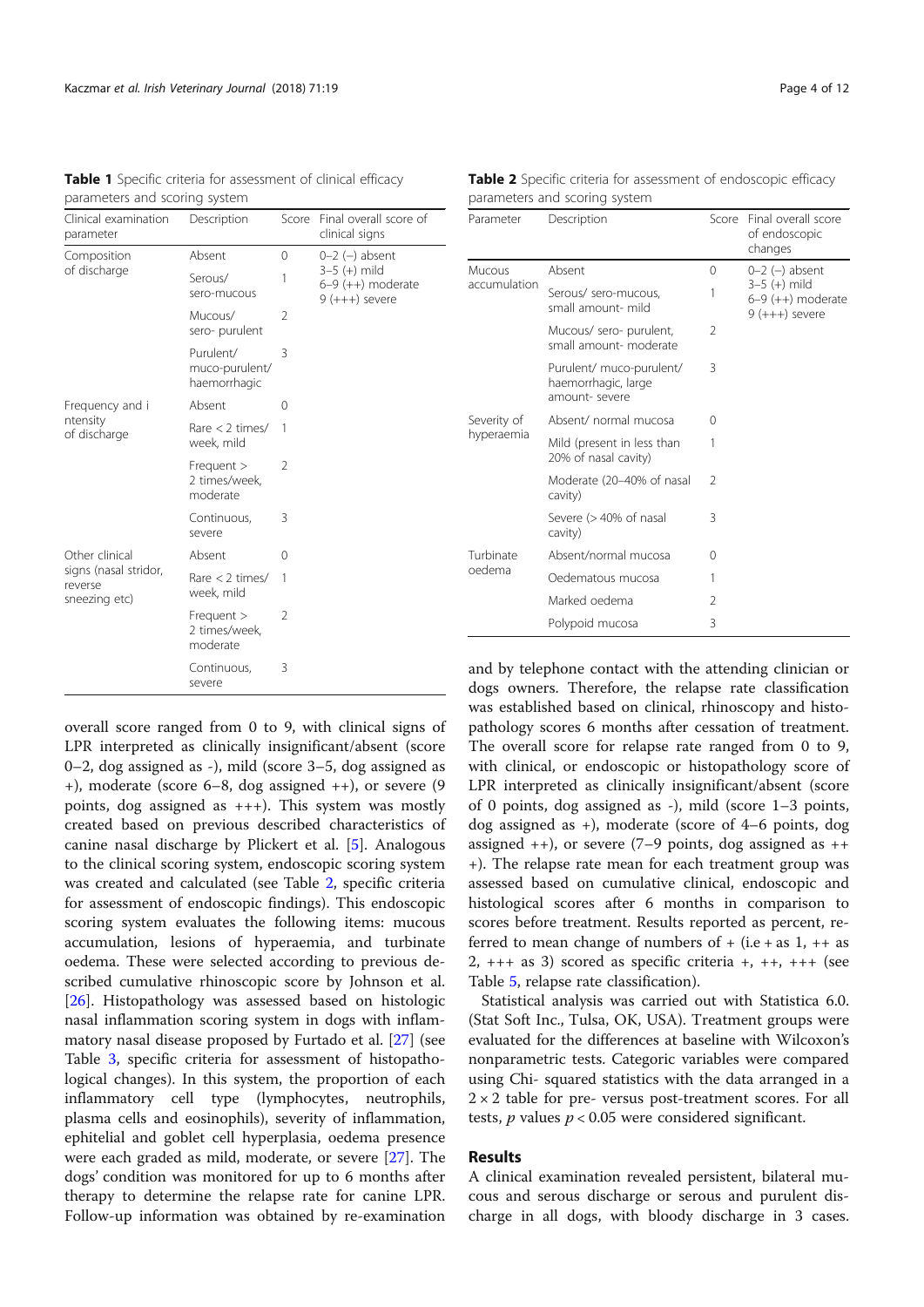| Parameter                              | Description                                        | Score          | Final overall score of histopathology |
|----------------------------------------|----------------------------------------------------|----------------|---------------------------------------|
| Neutrophils                            | Not present                                        | $\circ$        | $(0 - 12)$                            |
| Lymphocytes                            | 100-200 cells per 3 fields- mild                   |                |                                       |
| Plasma cells                           | 201-300 cells per 3 fields- moderate               | 2              |                                       |
| Eosinophils                            | > 300 cells per 3fields- severe                    | 3              |                                       |
| Total inflammation score (0-12)        | Mild $(0-3)$                                       |                | $0-2$ $(-)$ absent                    |
|                                        | Moderate (4-6)                                     | $\overline{2}$ | $3-5 (+)$ mild<br>$6-9 (++)$ moderate |
|                                        | 3<br>Severe $> 7$                                  |                | $9 (+++)$ severe                      |
| Epithelial and goblet cell hyperplasia | Mild (focal thickened epithelium)                  |                |                                       |
|                                        | Moderate (multifocal thickened epithelium)         | $\overline{2}$ |                                       |
|                                        | Severe (diffuse thickened epithelium)              | 3              |                                       |
| Mucosal oedema                         | Mild (present in less than 20% of 3 random fields) |                |                                       |
|                                        | Moderate (20–40% of 3 random fields)               | $\mathfrak{D}$ |                                       |
|                                        | Severe $(>40\%$ of 3 random fields)                | 3              |                                       |

Table 3 Specific criteria for assessment of histopathology and scoring system

Pathological changes were not observed in a radiological examination, such as mass, turbinate destruction, frontal sinus involvement. However, slight to no opacification was observed. Therefore, nasal radiographs were considered unremarkable in all cases.

During rhinoscopy performed before treatment, small amounts of mucous and serous discharge from both nostrils were observed in 12 dogs (1A, 1B, 1C; 2A, 2B, 2C; 3A, 3B, 3C, 4A, 4B, 4C), and serous and purulent discharge– in 8 dogs (1D, 1E; 2D, 2E; 3D, 3E, 4D, 4E). In addition, the presence of blood was recorded in nasal discharge from 3 dogs (one from each group- 1A; 2A; 3A). In the rostral part of the nasal cavity, mucosal hyperaemia was recorded in the ventral concha and in basal (plica basalis), alar (plica alaris) and straight (plica recta) folds in all dogs. The nasal conchae were markedly oedematous in 2 dogs from each group (1A, 1B; 2A, 2B; 3A, 3B, 4A, 4B). Inflammatory polyps confirmed by histopathology were detected in ventral nasal meatuses of 3 German Shepherds (1A, 2A, 3A– one from each group). However, these lesions were not observed in a German Shepherd from the third group (3B).

Bacteriological and mycological assays did not reveal the presence of pathological bacteria or fungi in any of the evaluated dogs.

A histological examination of biopsy specimens revealed lymphocytic and neutrophilic mucosal exocytosis before therapy. The epithelium was hyperplastic and infiltrated by lymphocytes and plasma cells. Lamina propria showed vascular proliferation and fibroplasias.

In the first group of dogs, the applied treatment eliminated nasal discharge in 4 dogs after 7 to 10 days duration of the therapy, but mild serous discharge persisted in the German Shepherd (1A) (see Table 4, Group 1, clinical signs after treatment). In the second group,

clinical items scored were resolved during first week in all five dogs (see Table 4, Group 2, clinical signs after treatment). In the third group, moderate signs of LPR, such as serous nasal discharge were observed in one dog (3A) which had been diagnosed with severe clinical signs, such as haemorrhagic nasal discharge before therapy. The remaining dogs showed mild clinical signs scored (3B, 3C) or no signs of LPR (3D, 3E) (see Table 4, Group 3, clinical signs after treatment). In the fourth group of dogs, the severity of nasal discharge increased after 6 weeks of placebo administration (see Table 4, Group 4, clinical signs after treatment).

In the first group, an endoscopic evaluation after treatment revealed moderate accumulation of serous discharge (1A) or no discharge with reduced hyperaemia of mucosal folds (1B, 1E). In another two cases (1A, 1B), the applied treatment alleviated turbinate oedema. In the German Shepherd (1A), polyps in the ventral nasal meatus were eliminated in the proximal segment, but were still visible in distal segments (see Table 4, Group 1, endoscopic changes after treatment). In the second group, nasal discharge and mucosal hyperaemia were not observed in any of the dogs. Turbinate oedema was eliminated in another 2 dogs (2A, 2B) (see Table 4, Group 2, endoscopic changes after treatment). The treatment resolved inflammatory polyps in the German Shepherd (2A) (see Figs. 1, 2). In the third group, nasal discharge and mucosal hyperaemia were moderate in one dog (3A) and less pronounced in 3 other cases (3B, 3C, 3E) after therapy. Turbinate oedema was eliminated in one dog (3B), but persisted in another dog (3A). In the German Shepherd (3A), polyps were observed only in the distal segment of the nasal meatus (see Table 4, Group 3, endoscopic changes after treatment). In the fourth group, nasal discharge and turbinate oedema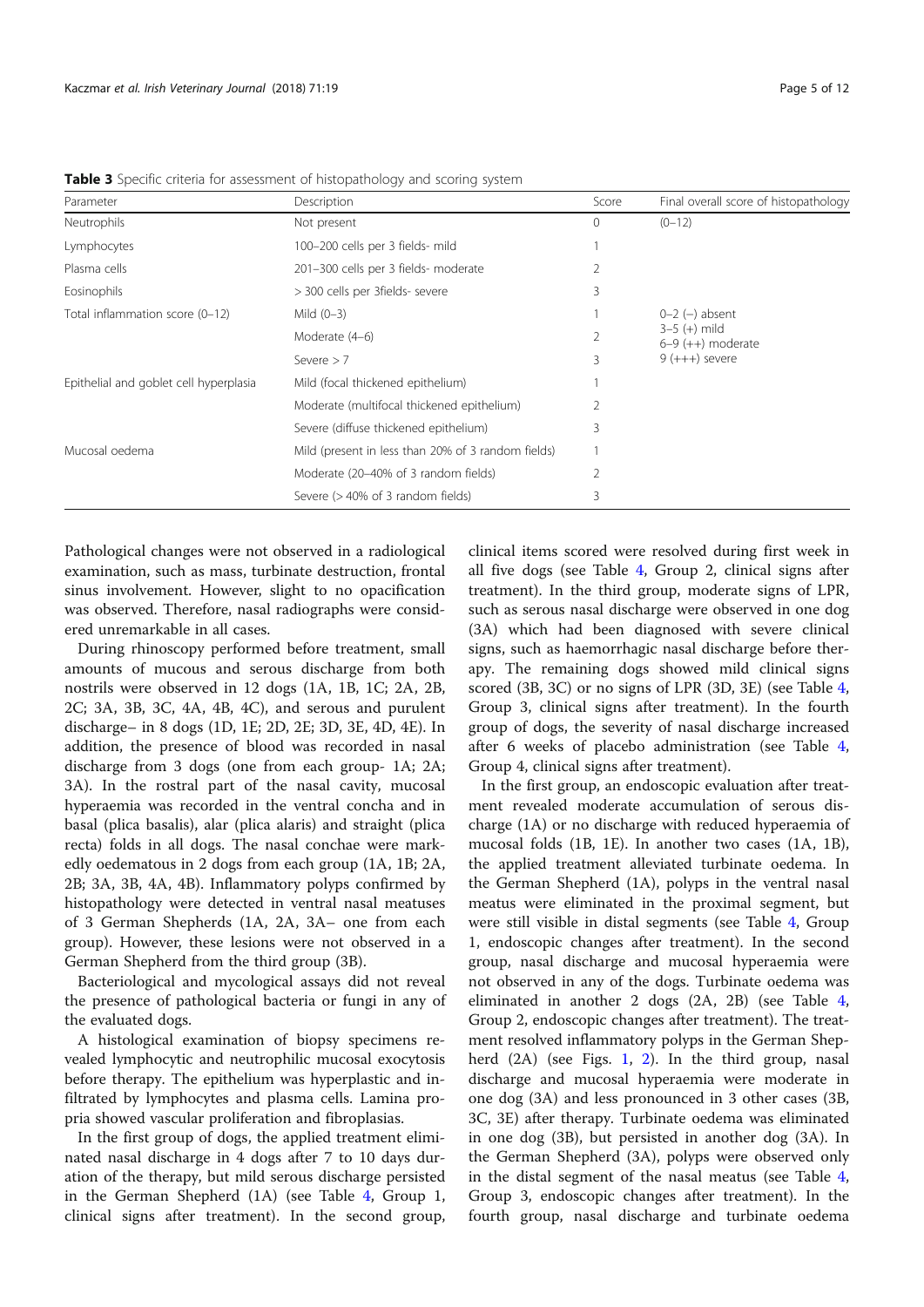|                |     | Before treatment |                    |                           | After treatment   |                    |                                |
|----------------|-----|------------------|--------------------|---------------------------|-------------------|--------------------|--------------------------------|
| Group          | Dog | Clinical signs   | Endoscopic changes | Histopathological changes | Clinical signs    | Endoscopic changes | Histopathological changes      |
| $\overline{1}$ | A   | $^{+++}$         | $^{+++}$           | $^{++}$                   | $^{+}$            | $++$               | $\boldsymbol{+}$               |
|                | B   | $++$             | $^{++}$            | $\! + \!\!\!\!$           |                   | $^{+}$             | $\, +$                         |
|                | C   | $\! +$           | $\boldsymbol{+}$   |                           | $\equiv$          | $\qquad \qquad -$  | $\qquad \qquad \longleftarrow$ |
|                | D   | $+$              | $\, +$             | $^{+}$                    |                   |                    |                                |
|                | E   | $++$             | $^{++}$            | $^{++}\,$                 |                   |                    | $^{+}$                         |
| 2              | Α   | $^{+++}$         | $^{+++}$           | $^{+++}$                  |                   |                    | $^{+}$                         |
|                | B   | $++$             | $\boldsymbol{+}$   | $^{++}$                   | $\qquad \qquad -$ |                    | $\! + \!\!\!\!$                |
|                | C   | $++$             | $^{++}$            | $^{++}$                   |                   |                    |                                |
|                | D   | $+$              | $\! + \!\!\!\!$    | $^{++}$                   |                   |                    |                                |
|                | E   | $++$             | $\, +$             | $++$                      |                   |                    |                                |
| 3              | Α   | $^{+++}$         | $^{+++}$           | $^{+++}$                  | $^{++}$           | $++$               | $^{+}$                         |
|                | B   | $++$             | $^{++}\,$          | $^{++}$                   | $^{+}$            | $\! + \!\!\!\!$    | $++$                           |
|                | C   | $++$             | $^{++}$            | $^{++}$                   | $^{+}$            | $\! + \!\!\!\!$    | -                              |
|                | D   | $\! +$           | $\! + \!\!\!\!$    | $^{++}\,$                 |                   |                    | $\! + \!\!\!\!$                |
|                | E   | $+$              | $^{++}\,$          | $^{+}$                    |                   | $^{+}$             | -                              |
| $\overline{4}$ | A   | $++$             | $^{++}\,$          | $++$                      | $^{+++}$          | $++$               | $++$                           |
|                | B   | $++$             | $\! + \!\!\!\!$    | $^{+}$                    | $^{++}$           | $++$               | $^{++}$                        |
|                | C   | $^{++}\,$        | $^{++}\,$          | $^{++}\,$                 | $++++$            | $++$               | $^{+++}$                       |
|                | D   | $^{+}$           | $\! +$             | $^{+}$                    | $++$              | $^{+}$             | $++$                           |
|                | E   | $+$              | $\boldsymbol{+}$   | $++$                      | $^{++}$           | $++$               | $^{++}$                        |

Table 4 The results of clinical, endoscopic and histopathological examinations conducted before and after treatment

- no changes (score of 3–5 points)

+ mild signs/changes (score of 3–5 points)

++ moderate signs/changes (score of 6–8 points)

+++ severe signs/changes (score of 9 points)

Group 1 - prednisone (Encorton)

Group 2- meloxicam (Gromeloksin), followed by prednisone (Encorton)

Group 3- meloxicam (Gromeloksin)

Group 4- placebo (empty gelatin capsules)

were severe in all five dogs. (4A, 4B, 4C, 4D, 4E) (see Table 4, Group 4, endoscopic changes after treatment).

After treatment, a histological analysis revealed mild (1A, 1B, 1E) or no features of LPR in the first group (see Table 4, Group 1, histopathological changes). In the second group, mild histological changes were observed in 2 dogs (2A, 2B). These changes were considered as an improvement from severe (2A) and moderate (2B) in comparison to pre-treatment histopathology (Table 1, Group 2, histopathological changes). In the third group, the severity of histological changes was not reduced in one dog (3B), and mild changes in another two cases (3A, 3D) or no changes were noted in the remaining dogs (see Table 4, Group 3, histopathological changes). In the fourth group, severe histological changes were observed in all five dogs. (4A, 4B, 4C, 4D, 4E) (see Table 4, Group 4, histopathological changes). The results of clinical, endoscopic and histological examinations conducted before and after treatment are summarised in Table 1.

The relapse rates were estimated at 75% in dogs treated with NSAID and 50% in dogs administered a glucocorticoid. The dogs subjected to combination therapy remained asymptomatic 6 months after treatment. Therefore, relapse rate scored at 0% (see Table 5, Relapse rate classification). Results reported as percent, referred to the mean change of numbers of + (i.e + as 1, ++ as 2, +++ as 3, +/as 0,5) scored as specific criteria +, ++, +++. In relapse rate classification, one dog (1D) was assigned as +/−. According to clinical score system presented, this dog was assigned as – after clinical examination. However, the owner reported that reverse sneezing occured incidentally. Therefore, in this particular case the clinical signs was assigned as +/−, as uncertain.

The dogs from the control group after the duration of this study were given treatment which was the most effective. Therefore, they were not included in relapse rate classification.

Treatment groups were evaluated for the differences at baseline with Wilcoxon's nonparametric tests (see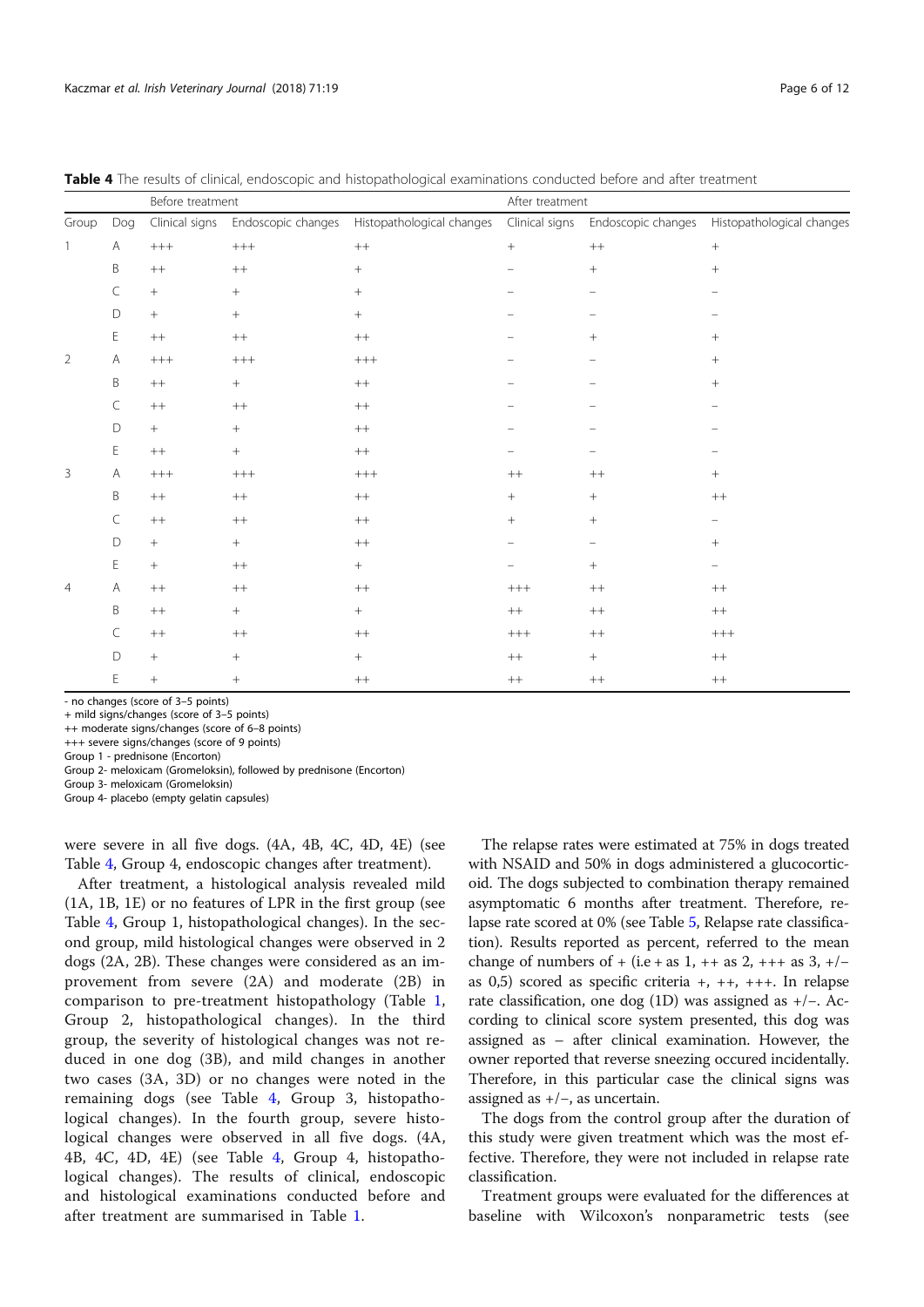

Endoscopic changes) subjected to combination therapy; assigned as +++ as severe endoscopic changes in total endoscopic scoring system (Table 2)

Table 6, Wilcoxon's analysis). The significant differences  $(p < 0.05)$  were found between experimental  $(1, 2, 3)$  and the control (4) groups. The dogs showed a statistically significant reduction in characteristics of LPR before and after treatment, as measured by clinical signs (see



Fig. 2 Absence of changes in the same German Shepherd (2A, Group 2, Table 4, After treatment, Endoscopic changes) after combination therapy assigned as –, as no endoscopic changes in total endoscopic system

Table 7, Differences between pre- and post-treatment scores for clinical signs, Groups 1–4, 2–4, 3–4), by endoscopy (see Table 8, Differences between pre- and post-treatment scores for endoscopic changes, Groups 1–4, 2–4, 3–4), and by histopathology (see Table  $9$ , Differences between pre- and post-treatment scores for histopathological changes, Groups 1–4, 2–4, 3–4). The significant differences were noted between experimental groups, as measured by endoscopy (see Table 8, Differences between pre- and post-treatment scores for endoscopic changes, Groups 2–3), and by relapse rate (see Table 10, differences between pre- and post-treatment scores for relapse rate, Groups 1–2, 2–3). The remaining results of comparisons between experimental groups were insignificant (see Table 7, Table 8, Table 9, Table 10).

# **Discussion**

The published data indicate that LPR is one of the main causes of persistent nasal disease in dogs [1, 2]. The aetiology and pathogenesis of LPR are unknown, as well as how to treat this condition. Previous studies have shown that allergies and immune disorders could be involved in the disease  $[1-3, 8, 11, 12]$ . It has been suggested that LPR was associated with the presence of foreign objects, undiagnosed tumors or fungal infections in the nasal cavity [2]. However, the involvement of bacterial and fungal infections in the pathogenesis of LPR is only hypothetical. Mercier reported that LPR is not associated with pathogenic bacteria or fungi [6], whereas Windsor showed that LPR is a complex disorder that could arise in consequence of bacterial and fungal infections [2]. In addition, Peeters et al. demonstrated that cytokine and chemokine expression profiles in SNA and LPR differ, implying two different disease entities [15]. Odontogenic infections could also be implicated in LPR [13].

In our study, the most effective treatment led to complete resolution in some dogs, whereas mild histological changes persisted in other patients (2A, 2B), which suggests that LPR has a complex etiology [2]. Moreover, the severity of signs and changes after 6 weeks of placebo administration suggests, that LPR has progressive character (Table 1, Group 4, After treatment).

Inflammation of nasal mucosa are most frequently diagnosed in middle-aged dogs (mean 9 years) ranged from  $2.3-17$  years  $[4]$  or  $1.5-14$  years of age (mean 8.5 years) [2, 7]. The results of our study are not consistent with the findings mentioned above. In our study, the dogs age ranked from 1 to 14 years (mean 5,9 years). The majority of the evaluated patients were male (13/ 20). However, there are no reports to indicate that the incidence of LPR is higher in either gender. Some studies showed that Yorkshire Terriers, Dachshunds and German Shepherds could be more predisposed to the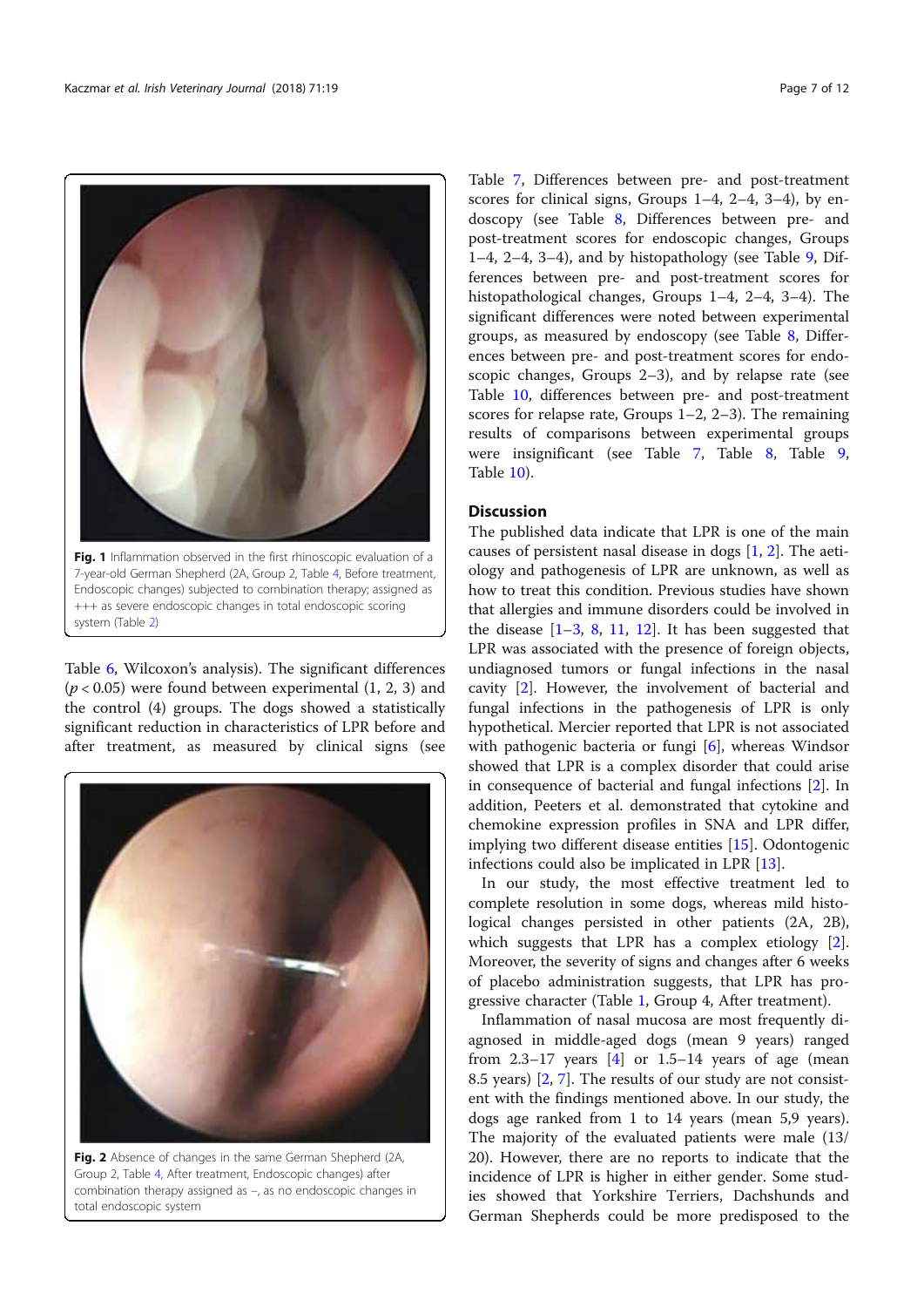|                |     | Before treatment  |                       |                              |                          | 6 months after treatment |                              | Relapse   |
|----------------|-----|-------------------|-----------------------|------------------------------|--------------------------|--------------------------|------------------------------|-----------|
| Group          | Dog | Clinical<br>signs | Endoscopic<br>changes | Histopathological<br>changes | Clinical<br>signs        | Endoscopic<br>changes    | Histopathological<br>changes | rate%     |
| $\overline{1}$ | А   | $+++$             | $^{+++}$              | $++$                         | $+$                      | $^{+}$                   | $++$                         | (12, 5/   |
|                | B   | $++$              | $++$                  | $^{+}$                       | $^{+}$                   |                          | $+$                          | 25)<br>50 |
|                | C   | $^{+}$            | $\, +$                | $^{+}$                       | $\equiv$                 | $^{+}$                   | $+$                          |           |
|                | D   | $^{+}$            | $+$                   | $+$                          | $+/-$                    | $\overline{\phantom{m}}$ | $\overline{\phantom{0}}$     |           |
|                | E   | $++$              | $^{++}$               | $++$                         | $\, +$                   | $^{+}$                   | $^{+}$                       |           |
| Total          | 25  |                   |                       |                              | 12,5                     |                          |                              |           |
| 2              | А   | $+++$             | $+++$                 | $+++$                        | $\overline{\phantom{m}}$ | -                        |                              | (0/29)    |
|                | B   | $++$              | $^{+}$                | $+$                          | $\overline{\phantom{m}}$ |                          |                              | 0         |
|                | C   | $++$              | $^{++}$               | $++$                         | $\overline{\phantom{m}}$ | -                        | $\overline{\phantom{0}}$     |           |
|                | D   | $^{+}$            | $+$                   | $++$                         | -                        | -                        | -                            |           |
|                | E   | $++$              | $\! +$                | $++$                         |                          |                          | -                            |           |
| Total          | 29  |                   |                       |                              | $\mathbf 0$              |                          |                              |           |
| 3              | А   | $+++$             | $+++$                 | $++++$                       | $++$                     | $++$                     | $^{+++}$                     | (22/29)   |
|                | B   | $++$              | $++$                  | $++$                         | $+$                      |                          | $++$                         | 75        |
|                | C   | $++$              | $^{++}$               | $++$                         | $+$                      | $+$                      | $++$                         |           |
|                | D   |                   | $+$                   | $++$                         | $\boldsymbol{+}$         | $\! + \!\!\!\!$          | $+$                          |           |
|                | E   | $+$               | $^{++}$               | $^{+}$                       | $\! +$                   | $+$                      | $++$                         |           |
| Total          | 29  |                   |                       |                              | 22                       |                          |                              |           |

| Table 5 Relapse rate classification. Comparison of the results of clinical, endoscopic and histopathological examinations conducted |  |  |  |  |  |
|-------------------------------------------------------------------------------------------------------------------------------------|--|--|--|--|--|
| before treatment and after 6 months                                                                                                 |  |  |  |  |  |

- no changes (score of 0 points)

+/− unremarkable

+ mild signs/changes (score of 1–3 points)

++ moderate signs/changes (score of 4–6 points)

+++ severe signs/changes (score of 7–9 points)

Group 1 - prednisone (Encorton)

Group 2- meloxicam (Gromeloksin), followed by prednisone (Encorton)

Group 3- meloxicam (Gromeloksin)

Group 4- placebo (empty gelatin capsules)

disease [3, 4]. German Shepherds were also one of the most prevalent breed in our study (4/20). In this experiment, bilateral nasal discharge was noted in all dogs. Windsor et al. revealed that bilateral nasal discharge is indicative of LPR because tumors and foreign bodies in the nasal cavity are generally associated with unilateral discharge, at least in the initial stage of disease [7].

The radiographic findings were considered unremarkable. This results are consistent with previous studies

|  | Table 6 Wilcoxon's analysis within groups |  |  |  |
|--|-------------------------------------------|--|--|--|
|--|-------------------------------------------|--|--|--|

| Group         | $P$ value |
|---------------|-----------|
|               | 0,04      |
| $\mathcal{L}$ | 0,04      |
| 3             | 0,04      |
| 4             | 0,04      |
|               |           |

Group 1 - prednisone (Encorton)

Group 2- meloxicam (Gromeloksin), followed by prednisone (Encorton)

Group 3- meloxicam (Gromeloksin)

Group 4- placebo (empty gelatin capsules)

suggested that slight to moderate increase in radiographic opacity, or no opacification, or absence of radiographic lesions could occur in dogs with LPR [1, 3, 4, 8]. Radiographic signs of LPR demonstrate a spectrum of appearances ranging from minor in-creases in soft tissue opacity to lytic bone lesions [3]. However, destructive

| Table 7 Differences between pre- and post-treatment scores |  |  |
|------------------------------------------------------------|--|--|
| for clinical signs                                         |  |  |

| Groups  | $P$ value |
|---------|-----------|
| $1 - 2$ | 0,19      |
| $1 - 3$ | 0,23      |
| $2 - 3$ | 0,08      |
| $1 - 4$ | 0,00      |
| $2 - 4$ | 0,00      |
| $3 - 4$ | 0,01      |

Group 1 - prednisone (Encorton)

Group 2- meloxicam (Gromeloksin), followed by prednisone (Encorton)

Group 3- meloxicam (Gromeloksin)

Group 4- placebo (empty gelatin capsules)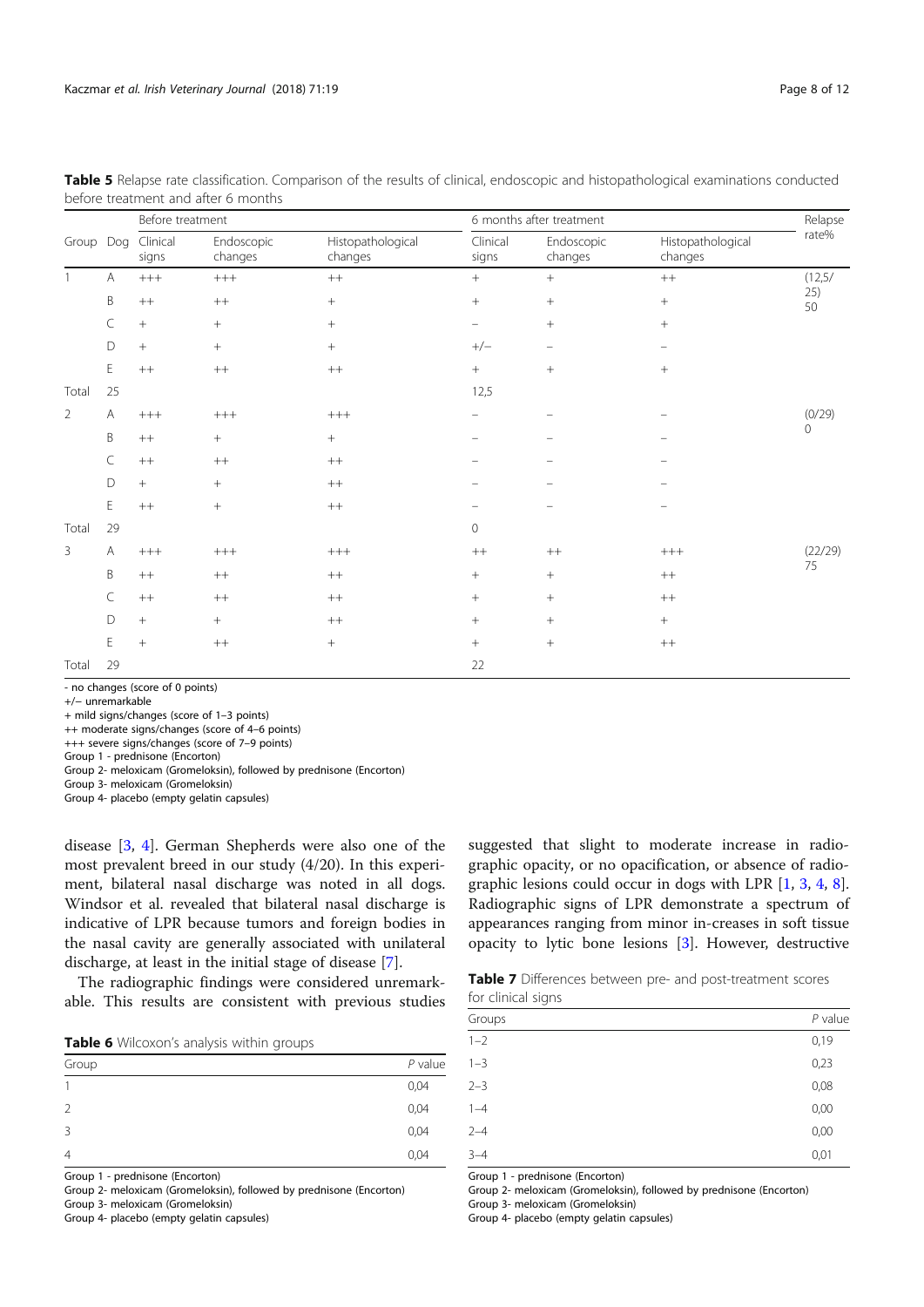Table 8 Differences between pre- and post-treatment scores for endoscopic changes

| Groups  | $P$ value |
|---------|-----------|
| $1 - 2$ | 0,08      |
| $1 - 3$ | 0,37      |
| $2 - 3$ | 0,04      |
| $1 - 4$ | 0,01      |
| $2 - 4$ | 0,00      |
| $3 - 4$ | 0,03      |

Group 1 - prednisone (Encorton)

Group 2- meloxicam (Gromeloksin), followed by prednisone (Encorton) Group 3- meloxicam (Gromeloksin)

Group 4- placebo (empty gelatin capsules)

pattern is suggestive of fungal infection or neoplasia [1– 3]. Previous studies described that in most cases radiographic signs of LPR included increase in opacity, turbinate destruction, or normal frontal sinus  $[1-3]$ . In present study, unremarkable radiographic findings may suggesting the early diagnosis of LPR or similar stage of the disease in most dogs.

In this study samples for mycologic studies were submitted both on the agar-gel double immunodifussion and enzyme-linked immunosorbent assay (ELISA). However, because of its sensitivity, serology is not considered a good screening test for SNA in dogs suffering from chronic nasal discharge [28]. According to previous studies confirmation of fungal disease required at least three positive ancillary diagnostic tests (radiographic, endoscopic, mycologic, histopathologic) [10].

In this study, it is documented that the therapy combination with a non-steroidal anti-inflammatory drug and a glucocorticoid (group 2) was most effective in resolving the clinical signs of LPR. It is important to note that glucocorticoids should not be given concurrently with NSAIDs or with caution, due to the increased risk of gastrointestinal ulceration [17]. Particular care should be taken when considering sequential NSAID and glucocorticoid therapy [17]. Gastroprotective drugs may be indicated prophylactically [17, 21]. The dogs with

Table 9 Differences between pre- and post-treatment scores for histopathological changes

| . .<br>-<br>÷ |           |
|---------------|-----------|
| Groups        | $P$ value |
| $1 - 2$       | 0,58      |
| $1 - 3$       | 0,18      |
| $2 - 3$       | 0,15      |
| $1 - 4$       | 0,00      |
| $2 - 4$       | 0,00      |
| $3 - 4$       | 0,03      |
|               |           |

Group 1 - prednisone (Encorton)

Group 2- meloxicam (Gromeloksin), followed by prednisone (Encorton)

Group 3- meloxicam (Gromeloksin)

Group 4- placebo (empty gelatin capsules)

Table 10 Differences between pre- and post-treatment scores for relapse

| Groups<br>$P$ value<br>$1 - 2$<br>0,03<br>$1 - 3$<br>0,12<br>$2 - 3$<br>0,01 |  |
|------------------------------------------------------------------------------|--|
|                                                                              |  |
|                                                                              |  |
|                                                                              |  |
|                                                                              |  |

Group 1 - prednisone (Encorton)

Group 2- meloxicam (Gromeloksin), followed by prednisone (Encorton) Group 3- meloxicam (Gromeloksin)

combined treatment showed no gastrointestinal signs before and after the therapy. No clinically significant adverse events occured in association with meloxicam and prednisone administration. A specific protocol of pantoprazole with tapering dosage was introduced to prevent the rebound acid hypersecretion and hypergastrinemia in dogs [25]. This phenomenom has been evidenced in humans [29, 30]. However, the clinical significance in veterinary patients is still unknown [30].

There are limited studies on the use of PPIs in dogs. However, in one study, omeprazole decreased the degree of gastritis associated with aspirin therapy, whereas cimetidine  $(H2$  antagonist) did not  $[24]$ . In a study evaluating the efficacy of PPIs in reducing the incidence of gastric lesions in dogs receiving corticosteroids, a trend toward improvement in mucosal lesions was noted [24]. There is also a gastric cytoprotective agent with both acid-inhibitory and mucosal-protective properties, such as misoprostol. The primary indication for misoprostol is prevention of NSAID-induced ulcers [22, 24]. However, misoprostol is not particulary effective in healing existing NSAID-induced ulcers in comparison with PPIs [21, 22, 24]. Furthermore, it is not clearly effective in protecting dogs receiving NSAIDs as has been reported in human medicine [22]. Two separate studies have shown that misoprostol administration had no effect on the incidence of gastric haemorrhage [24]. Moreover, misoprostol has a short half-life and must be given two to three times daily [22]. Therefore, its greater cost, need for frequent administration, and higher rate of adverse effects (i.e. diarrhea, abortifacient effect) suggest that PPIs may be preferable [21, 22].

It is also worth considering that meloxicam as a selective inhibitor of COX-2, is a drug whose therapeutic effects are as strong as conventional NSAIDs, such as piroxicam suggested in treatment of LPR in previous studies [2], but which leads to fewer side effects [31, 32]. Meloxicam is well tolerated by dogs [33]. It has been as effective as other NSAIDs and was shown to have better safety profile [33]. Therefore, it may be preferable in long-term use rather than piroxicam [32]. Moreover, some studies suggested that meloxicam may have immunosuppressive effects and ability to inhibit lymphocyte proliferation  $[34]$ . Therefore, this could have applications in anti-inflammatory therapy [34–36]. In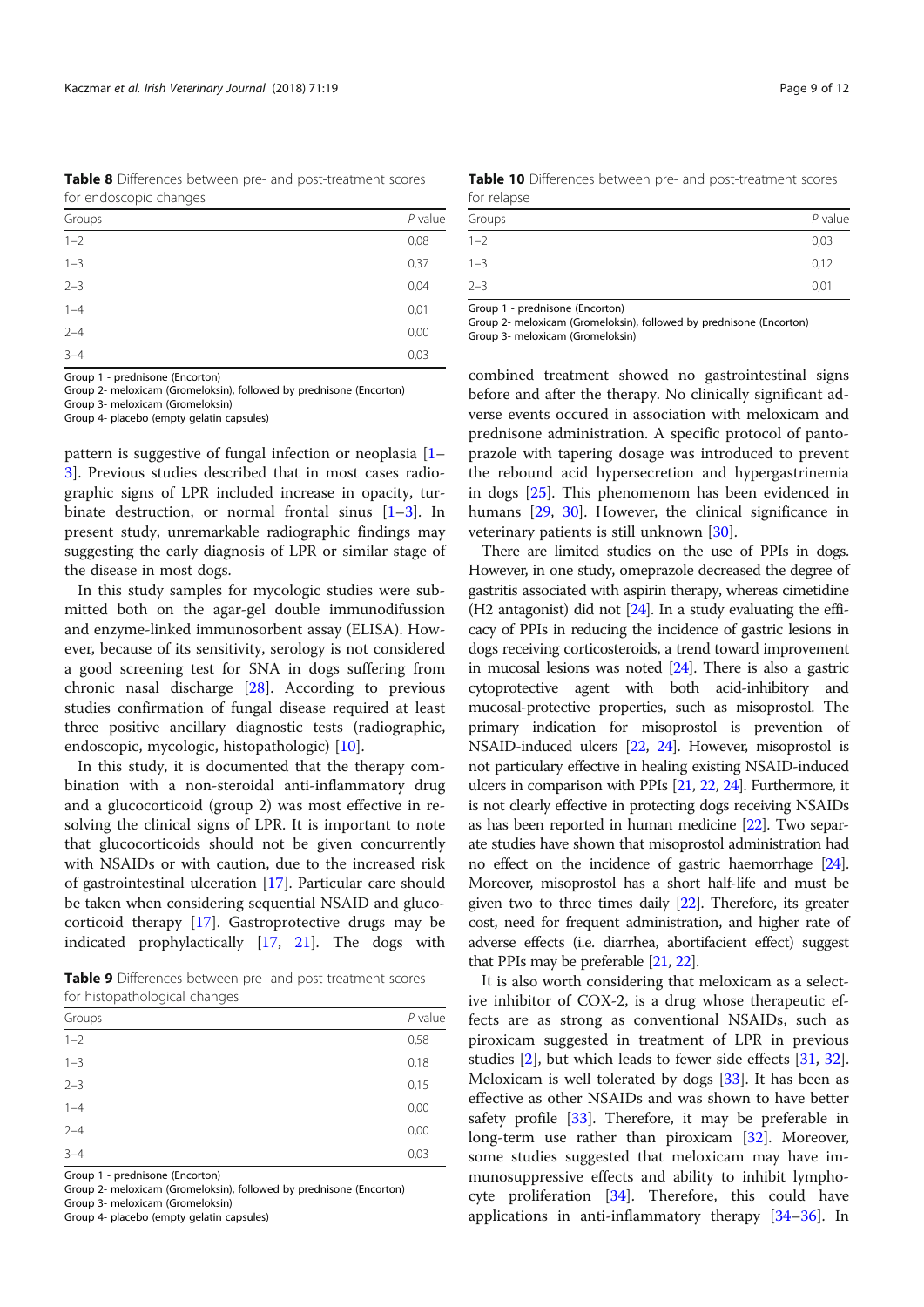present study, we hypothesised that the group treated with meloxicam followed by prednisone may present better clinical effects than with prednisone or meloxicam alone. In our daily practice, we have observed good, but unsatisfactory outcomes in some meloxicam-treated dogs during the 3-week treatment period. Therefore, we introduced prednisone, and interestingly, the response was complete after another 2- or 3-week treatment period. Switching this these classes of drugs occurs in different chronic diseases, such as i.e. osteoarthritis, inflammatory bowel disease (IBD). Medical treatment for induction of clinical remission of IBD is largely empirical and consists of use of anti-inflammatory drugs, with corticosteroids providing the most consistent benefit [37]. For instance, clinical trials in human IBD consistently demonstrate response to 5-aminosalicylates and corticosteroids as mainstays of treatment [37]. Further studies are needed to clarify all the effects and abilities of NSAIDs and SAIDs in therapy of LPR.

In present study nasal discharge persisted in the group treated with NSAID alone. According to information from the client during the 6 weeks of initial therapy nasal discharge was quickly resolved in dogs administered a glucocorticoid, but endoscopic and histological changes were still observed in this group after treatment. In the group treated with placebo, the severity of clinical signs, endoscopic and histological changes significantly increased. Relapse rates are a robust indicator of response to the treatment in persistent diseases. In the present study, relapse rates were estimated at 75% in dogs treated with NSAID and 50% in dogs administered a glucocorticoid. The dogs subjected to combination therapy remained asymptomatic 6 months after treatment.

Lobetti compared the efficacy of a starting dose of prednisone at 1 mg/kg, administered per os once daily for 7–10 days, followed by 0.5 mg/kg, with a cyclosporine dose of 5 mg/kg, administered per os once daily for minimum 4 weeks, and desensitisation therapy. The latter treatment was most effective, and it eliminated the symptoms of disease in all dogs [4]. Lobetti and Windsor concluded that glucocorticoids lead to relapse [4, 7], whereas Burgener reported that glucocorticoids effectively resolved the signs of LPR in 4 out of 5 dogs, i.e. in 80% of the dogs [12]. The therapy combination with NSAIDs and SAIDs has never been studied in dogs with LPR, and it proved to be the most effective treatment in our study. Antibiotics are not effective, but they can induce a temporary improvement in the patient's condition by eliminating signs of secondary bacterial infection, such as serous and purulent nasal discharge [2, 7, 13]. A recent study by Lappin recommends administration of doxycycline for both nasal and respiratory co-infections (Mycoplasma spp, B. bronchiseptica etc)

[38]. In addition, the effectiveness of drugs of this class for the treatment of LPR may be attributed partially to its anti-inflammatory or immunomodulating effects [4].

In this study, the effectiveness of steroids, administered both alone and in combination with other drugs, could support the hypothesis that LPR has immune or allergic etiology. The glucocorticoid was administered in an anti-inflammatory rather than an immunosuppressive dose, and a similar treatment protocol was described by Lobetti [4]. However, a study by Van Pelt shows that an immunosuppressive dose of prednisone at 2 mg/kg was effective in 90% of the evaluated animals [11]. Additionally, it should be noted that higher glucocorticosteroid doses can promote bacterial and fungal superinfections [39].

Idiopathic LPR could be a primary disease, although often accompanies neoplastic and fungal rhinitis [1, 40]. Therefore, it is worth considering that if the dogs' condition worsens despite therapy re-evaluation is indicated [1, 40]. Moreover inadequate biopsy size or sampling outside the region of neoplastic disease may preclude an accurate and definitive diagnosis [41].

Additionally, three dogs in present study were diagnosed with polyps in rhinoscopy examination. These findings were confirmed by histopathology as an inflammatory with the presence of lymphocytes and plasmocytes. We suspect that these particular three cases, should be precisely diagnosed as polypoid LPR. The resolution of these lesions, and its endoscopic presentation as a polypoid oedema of nasal folds, that is seen in human chronic rhinosinusitis (CRS) [42], may support this statement. In the literature, polyps or polypoid LPR are considered as very rare in dogs [43, 44].

The present study has some potential limitations. Serologic testing is not considered as a good screening test in diagnosis of SNA, as we already mentioned [28]. However, according to previous studies confirmation of fungal disease required at least three positive ancillary diagnostic tests (radiographic, endoscopic, mycologic, histopathologic) [10]. Advanced imaging modalities such as CT or MRI were not performed in this study, thus the differential diagnosis of LPR may be incomplete. However, the current costs of these in Poland still limit their routine use. Moreover, MRI scans or CT findings should always be interpreted in the light of rhinoscopy and histopathology [41]. Histopathology should correlate with clinical suspicion based on nasal CT or repeated biopsies should be performed [41].

In addition, the inspection of the nasal cavities in dogs smaller than 10 kg by the anterograde approach with a rigid endoscope (diameter 2,7 mm) was often incomplete due to the impossibility of performing some movements mandatory for the visualisation of the meatus. Although, the use of the two endoscopic approaches decreased the range of unexaminable areas [2, 45]. It is important to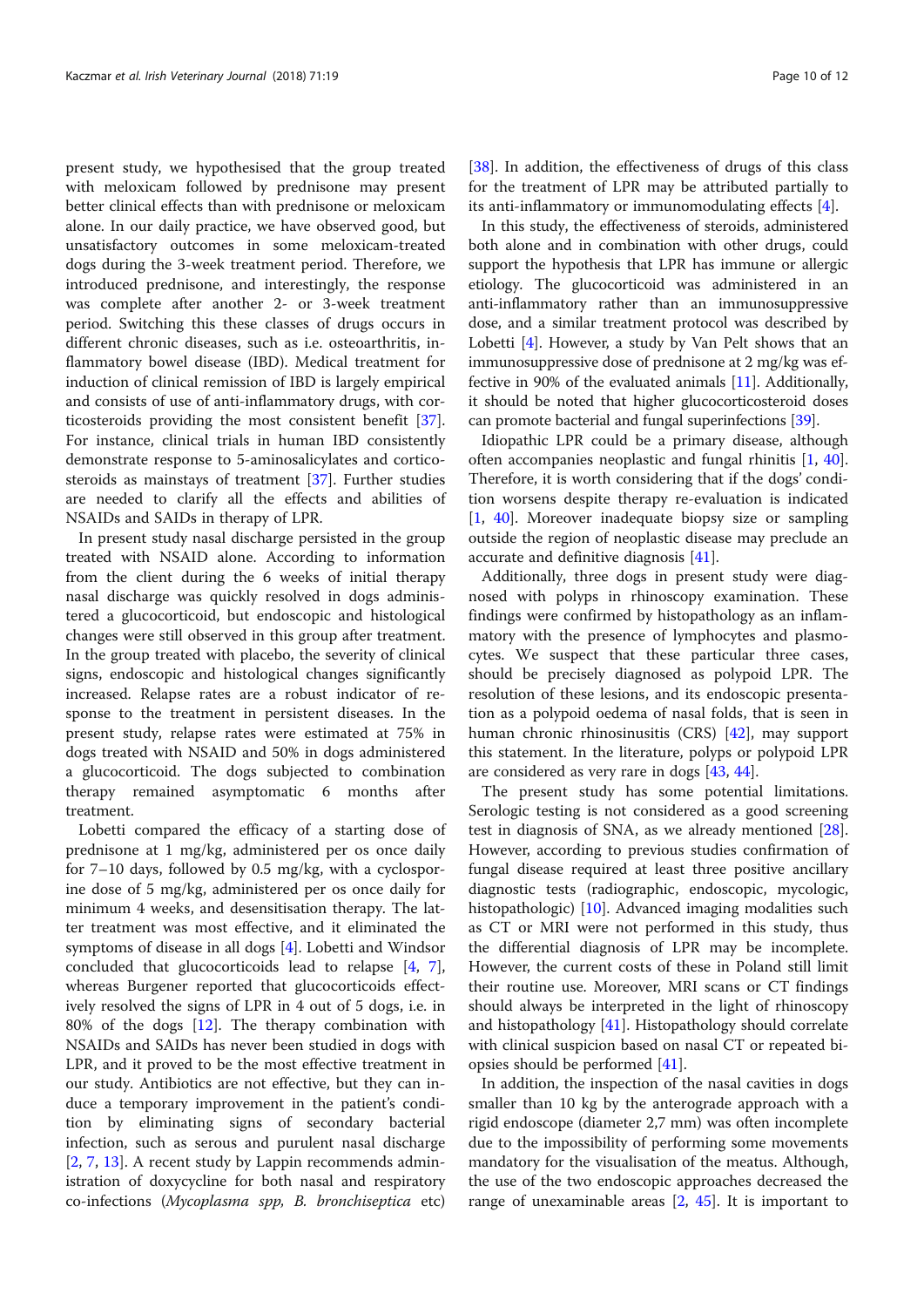note that other imaging techniques such as CT and MRI are more sensitive than rhinoscopy [45]. However, the rhinoscopy examination allows tissue sampling [45]. On the other hand, endoscopy is a subjective examination and highly depends on the experience of endoscopist [46].

In present study, clinical, endoscopic and histopathologic scoring systems were created to evaluate the efficacy of treatments. The authors are aware of the limitations of such evaluation, which is subjective, but findings were analysed by a clinicist, endoscopist and histopathologist experienced in nasal diseases assessment. Furthermore, the proposed scoring systems were performed according to these previously described in similar studies. Moreover, scoring systems may suggest a method to clinically, endoscopically, or histologically classify rhinitis [10].

Other limitations of this study include small number of cases. Further studies on a larger population are required to validate our findings. Although these findings are very promising, other studies are needed to prove this specific combination therapy as an empirically validated treatment for LPR in dogs.

Furthermore, additional studies are warranted to evaluate the effects of therapies after longer period of time than 6 months, because it is possible that signs of LPR could recur or adverse events presents.

### Conclusions

In conclusion, investigation of the efficacy of three different therapeutic protocols for LPR was performed. The treatment, which involved initially a non-steroidal anti-inflammatory drug, followed by a glucocorticoid appeared to be the most effective in resolving the features of LPR. These patients remained asymptomatic for 6 months.

#### Abbreviations

COX-2: Cyclooxygenase- 2; CRS: Chronic Rhinosinusitis; CT: Computed tomography; ELISA: Enzyme-linked immunosorbent assay; H2: Histamine-2 antagonist; IBD: Inflammatory Bowel Disease; LPR: Lymphoplasmacytic rhinitis; MRI: Magnetic Resonance Imaging; NSAID: Non-steroidal antiinflammatory drug; PPIs: Proton pump inhibitors; SAID: Steroidal antiinflammatory drug; SNA: Sino-nasal aspergillosis

### Acknowledgements

The authors are grateful to Dominika Wysocka, Agnieszka Skwarek and Agata Michalska for the linguistic revision of this work.

#### Ethical approval

This article does not contain any studies with human participants performed by any of the authors. All procedures performed in studies involving animals were in accordance with the ethical standards of the institution at which the studies were conducted.

#### Funding

Institutional activity (no funding).

#### Availability of data and materials

All data generated or analysed during this study are included in this published article.

#### Authors' contributions

EK and AR designed the experiment and interpreted the results. MS prepared samples. All authors helped in the overall execution of the experiment. EK and AR wrote the paper. All authors have approved the final version of the manuscript.

#### Consent for publication

Written informed consent for publication of their clinical details and images was obtained from the patients. A copy of the consent form is available for review by the Editor of this journal.

#### Competing interests

The authors declare that they have no competing interests.

#### Publisher's Note

Springer Nature remains neutral with regard to jurisdictional claims in published maps and institutional affiliations.

# Received: 18 April 2018 Accepted: 26 September 2018<br>Published online: 03 October 2018

#### References

- 1. Meler E, Dunn M, Lecuyer M. A retrospective study of canine persistent nasal disease: 80 cases (1998-2003). Can Vet J. 2008;49:71–6.
- 2. Windsor RC, Johnson LR. Canine chronic inflammatory rhinitis. Clin Tech Small Anim Pract. 2006;21:76–81.
- 3. Lobetti RG. A retrospective study of chronic nasal disease in 75 dogs. J S Afr Vet Assoc. 2009;80:224–8.
- 4. Lobetti RG. Idiopathic lymphoplasmacytic rhinitis in 33 dogs. J S Afr Vet Assoc. 2014;85:1151.
- 5. Plickert HD, Tichy A, Hirt RA. Characteristics of canine nasal discharge related to intranasal diseases: a retrospective study of 105 cases. J Small Anim Pract. 2014;55:145–52.
- 6. Mercier E, Peeters IR, Billen F, Battaille G, Clercx C, Day MJ, Peeters D. Potential role of Alternaria and Cladosporium species in canine lymphoplasmacytic rhinitis. J Small Anim Pract. 2013;54:179–83.
- 7. Windsor RC, Johnson LR, Herrgesell EJ, De Cock HE. Idiopathic lymphoplasmacytic rhinitis in dogs: 37 cases (1997-2002). J Am Vet Med Assoc. 2004;224:1952–7.
- 8. Tasker S, Knottenbelt CM, Munro EA, Stonehewer J, Simpson JW, Mackin AJ. Aetiology and diagnosis of persistent nasal disease in the dog: a retrospective study of 42 cases. J Small Anim Pract. 1999;40:473–8.
- 9. Codner EC, Lurus AG, Miller JB, Gavin PR, Gallina A, Barbee DD. Comparison of computed tomography with radiography as a noninvasive diagnostic technique for chronic nasal disease in dogs. J Am Vet Med Assoc. 1993;202: 1106–10.
- 10. Furtado ARR, Caine A, Herrtage M. Diagnostic value of MRI in dogs with inflammatory nasal disease. J Small Anim Pract. 2014;55:359–63.
- 11. Van Pelt DR, McKiernan BC. Pathogenesis and treatment of canine rhinitis. Vet Clin North Am. 1994;24:789–806.
- 12. Burgener DC, Slocombe RF, Zerbe CA. Lymphoplasmacytic rhinitis in five dogs. J Am Anim Hosp Assoc. 1987;23:565–8.
- 13. Stepaniuk KS, Gingerich W. Suspect odontogenic infection etiology for canine Lymphoplasmacytic rhinitis. J Vet Dent. 2015;32:22–9.
- 14. Windsor RC, Johnson LR, Sykes JE, Drazenovich TL, Leutenegger CM, De Cock HEV. Molecular detection of microbes in nasal tissue of dogs with idiopathic Lymphoplasmacytic rhinitis. J Vet Intern Med. 2006;20:250–6.
- 15. Peeters D, et al. Distinct tissue cytokine and chemokine mRNA expression in canine sino-nasal aspergillosis and idiopathic lymphoplasmacytic rhinitis. Vet Immunol Immunopathol. 2007;117:95–105.
- 16. KuKanich B, Bidgood T, Knesl O. Clinical pharmacology of nonsteroidal antiinflammatory drugs in dogs. Vet Anesth Anal. 2012;39:69–90.
- 17. Lascelles BDX, McFarland JM, Swann H. Guidelines for safe and effective use of NSAIDs in dogs. Vet Therap. 2005;6:237–51.
- 18. Viviano KR. A practical approach to immunosuppressive therapies; AAHA/ OVMA Toronto 2011 Proceedings; 2011 Mar 24-27; Toronto. Lakewood: American Animal Hospital Association; 2011.